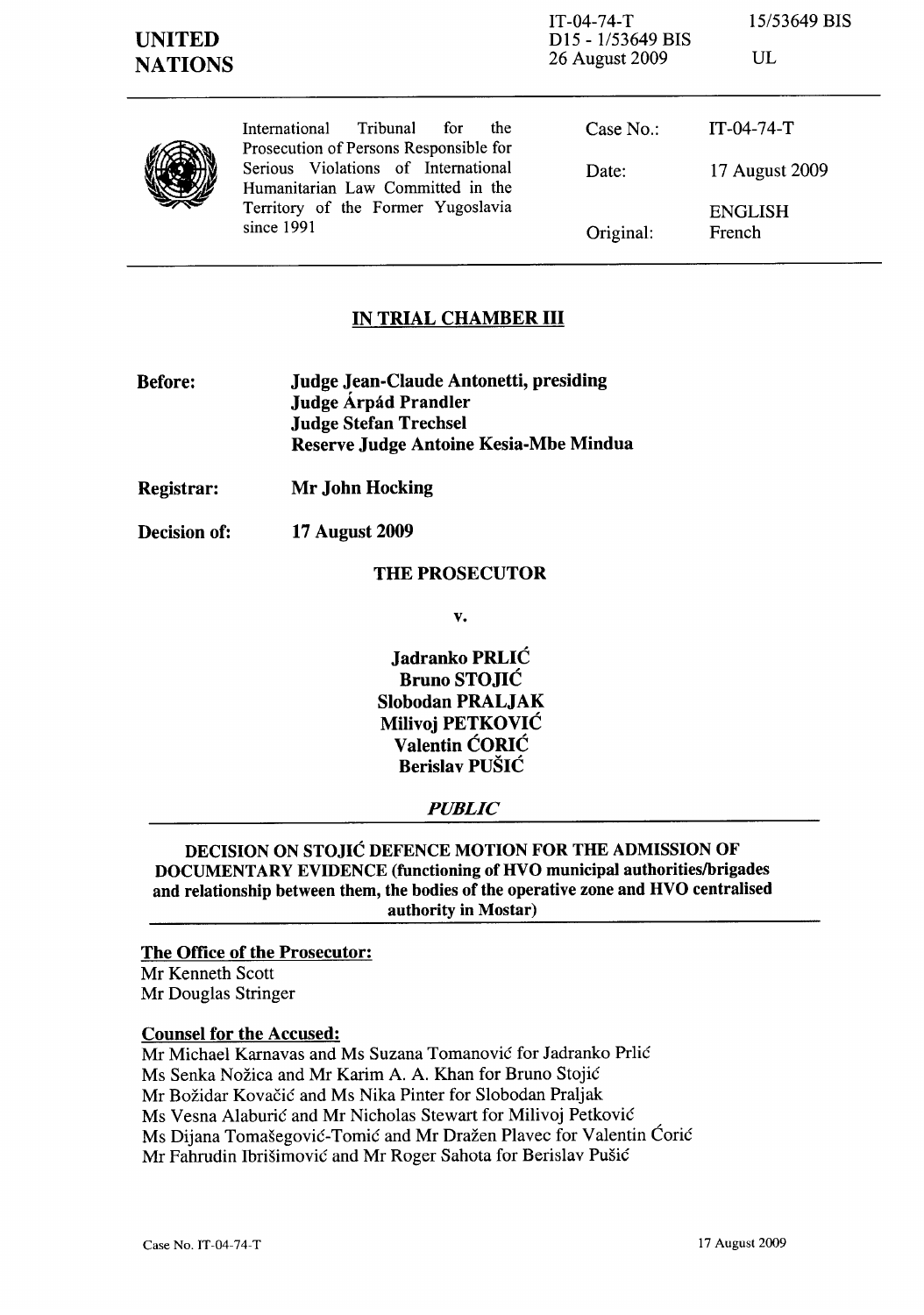#### **I. INTRODUCTION**

1. Trial Chamber III ("Chamber") of the International Tribunal for the Prosecution of Persons Responsible for Serious Violations of International Humanitarian Law Committed in the Territory of the Former Yugoslavia since 1991 ("Tribunal") is seized of "Bruno Stojic's Motion for the Admission of Documentary Evidence Related to the Functioning of HVO Municipal Authorities/Brigades and the Relationship between Bodies at the Municipal Authority/Brigade Level, the Operative Zone Level and the HVO Centralised Authority in Mostar with Annexes I, II and III", to which 3 Annexes are attached, publicly filed by Counsel for the Accused Stojic ("Stojic Defence") on 6 May 2009 ("Motion"), in which the Stojic Defence requests the admission into evidence of 35 documents<sup>1</sup> ("Proposed Exhibits").

## **II. PROCEDURAL BACKGROUND**

2. On 7 May 2009, the Stojić Defence publicly filed "Bruno Stojić's Motion for the Admission of Documentary Evidence Related to Cooperation Between Herceg-Bosna/HVO Authorities/Forces and ABIH Authorities/Forces With Annexes I, II and III" ("Stojic Motion of 7 May 2009"), in which it submits legal arguments regarding the authenticity, reliability and probative value of the Proposed Exhibits.<sup>2</sup>

3. On 11 May 2009, the Stojic Defence publicly filed the "Corrigendum to Bruno Stojić's Motions for the Admission of Documentary Evidence" accompanied by 2 Annexes ("Corrigendum"), in which it requests that the Chamber admit Exhibit 2D 00589, which was, inadvertently, not presented in support of the Motion.<sup>3</sup>

4. On 20 May 2009, Counsel for the Accused Praljak ("Praljak Defence") and the Accused Petkovic ("Petkovic Defence") publicly filed the "Joint Response of Slobodan Praljak and Milivoj Petkovic to Bruno Stojic's 6 May 2009 Motion for the Admission of Documentary Evidence Related to the Functioning of HVO Municipal Authorities/Brigades and the Relationship Between Bodies at the Municipal

<sup>1 2</sup>D 00338, 2D 00514, 2D 00579, 2D 00650, 2D 00653, 2D 00671, 2D 00726, 2D 00779, 2D 00784, 2D 00786, 2D 00789, 2D 00796, 2D 00915, 2D 00921, 2D 00937, 2D 00945, 2D 01001, 2D 01019, 2D 01138, 2D 01316, 2D 01319, 2D 01320, 2D 01378, 2D 01452, 2D 01456, 2D 01467, 2D 01472, 2D

<sup>01486, 2</sup>D 01487, 2D 01494, 2D 01500, 2D 01537, 2D 01538, P 00770 and P 01596.

<sup>2</sup>*See* Motion, para. 2.

<sup>&</sup>lt;sup>3</sup> Corrigendum, para. 2.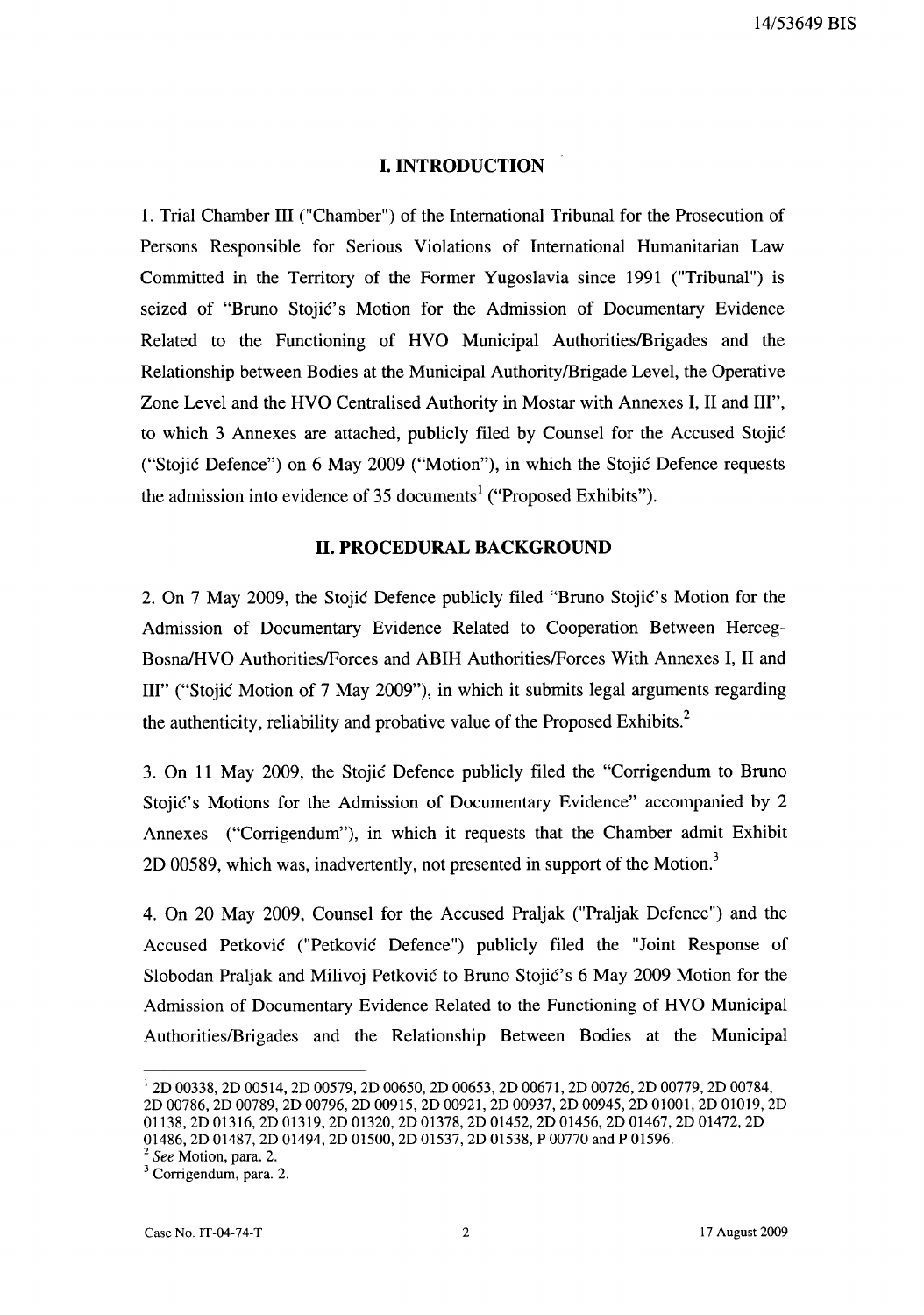AuthoritylBrigade Level, the Operative Zone Level and the HVO Centralised Authorities in Mostar with Annexes I, II and III" ("Joint Response").

5. On 26 May 2009, the Stojic Defence publicly filed "Bruno Stojic's Addendum to Motions for Admission of Documentary Evidence with Annex" accompanied by an Annex ("Addendum"), in which it specifies the sources of some of the Proposed Exhibits that were unavailable at the time the Motion was filed.<sup>4</sup>

6. On 27 May 2009, the Stojic Defence publicly filed "Bruno Stojic's Request for Leave to Reply to Joint Response of Slobodan Praljak and Milivoj Petkovic to Bruno Stojic's 6 May 2009 Motion for the Admission of Documentary Evidence Related to the Functioning of the HVO Municipal Authorities/Brigades and the Relationship Between Bodies at the Municipal Authority/Brigade Level, the Operative Zone Level and the' HVO Centralised Authority in Mostar with Annexes I, II and **III** & Bruno Stojić's Reply to the Joint Response" (Reply to the Joint Response").

7. On 28 May 2009, the Office of the Prosecutor ("Prosecution") publicly filed the "Prosecution Response to the Five Motions Filed by Bruno Stojic Pursuant to Rule 89 (C) with Public Annex", accompanied by an Annex ("Prosecution Response").

8. On 28 May 2009, the Chamber rendered an oral decision in which it granted leave to the Stojic Defence to reply to the Prosecution Response no later than **11** June.<sup>5</sup>

9. On 5 June 2009, the Stojić Defence publicly filed "Bruno Stojić's Motion for Leave to Replace English Translations with Annexes I, II and III" ("Motion").

10. Finally, on 11 June 2009, the Stojic Defence publicly filed "Bruno StojiC's Request for Leave to Reply to Prosecution Response to the Five Motions Filed by Bruno Stojic Pursuant to Rule 89 (C) With Public Annexes I and II and Bruno Stojic's Reply to the Joint Response" accompanied by 2 Annexes ("Reply to Prosecution Response").

<sup>&</sup>lt;sup>4</sup> Addendum, paras 2 and 3. The Stojic Defence specifies the sources for the two Proposed Exhibits by way of the Motion: 2D 00779 and 2D 00589. Nevertheless, the Chamber notes that although the Stojić Defence had indicated in para. 2 of the Corrigendum that Exhibit 2D 00589 was inadvertently omitted from the Motion and had consequently requested its addition, in now indicates on p. 6 of the annex to the Addendum, that in actual fact, this exhibit concerns another motion for the admission of documentary evidence filed by the Stojic Defence. Despite this error, the Chamber agrees to deal with Exhibit 2D 00589 in the present Decision.

 $<sup>5</sup>$  Hearing of 28 May 2009, Transcript in French, pp. 40961 to 40963.</sup>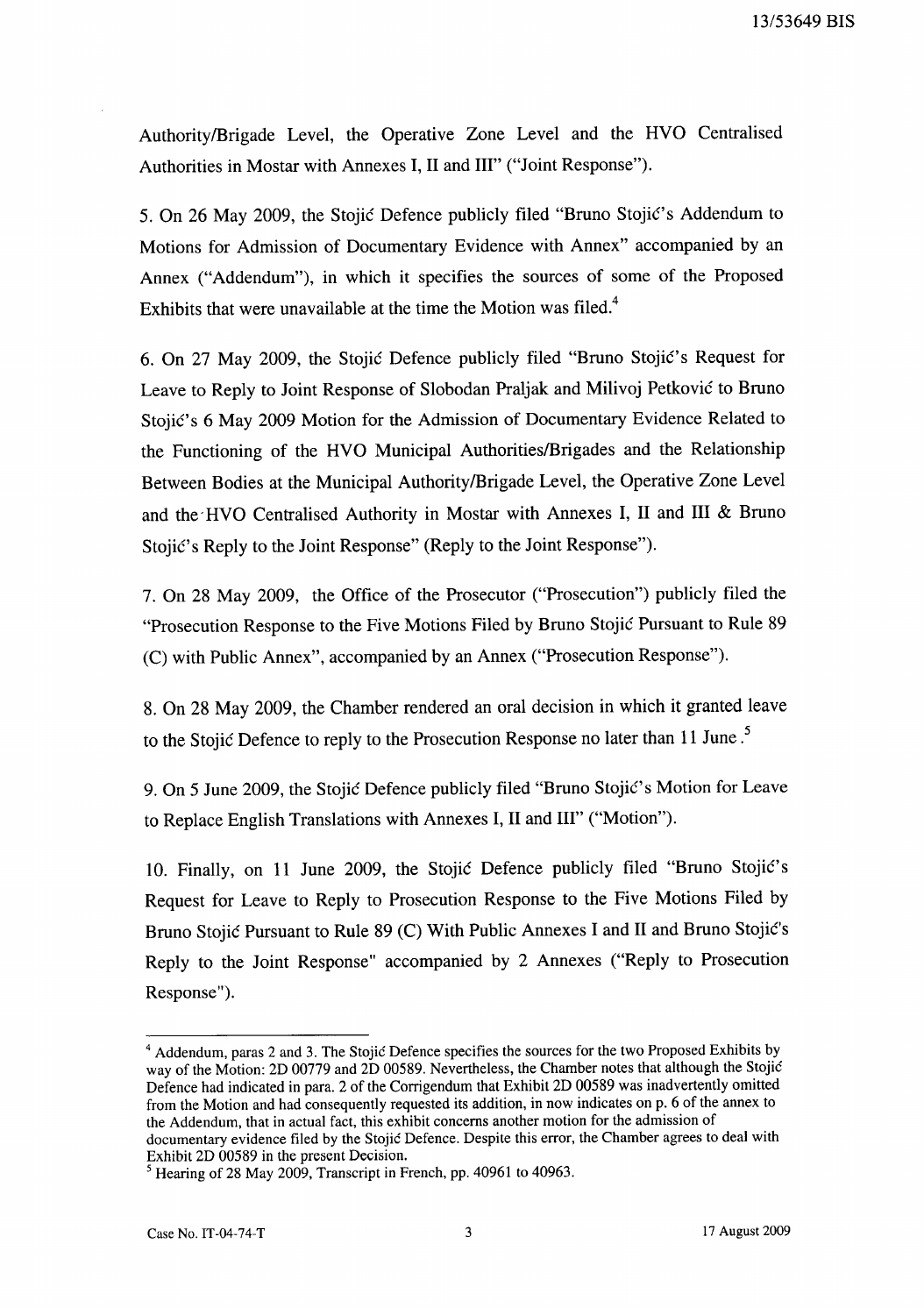# **III. APPLICABLE LAW**

11. Under Rule 89 (C) of the Rules of Procedure and Evidence of the Tribunal ("Rules"), a Chamber may admit any relevant evidence which it deems to have probative value. Moreover, in accordance with Rule 89 (C), every decision by the Chamber on a request to admit documentary evidence is based on this Rule.<sup>6</sup>

12. Furthermore, the Chamber recalls its previous decisions in which it set out the principles for the admissibility of evidence, notably the "Decision on Admission of Evidence", rendered on 13 July 2006, the "Decision Amending the Decision on the Admission of Evidence, 13 July 2006", rendered on 29 November 2006, and the "Decision Adopting Guidelines for the Presentation of Defence Evidence, 24 April 2008" ("Decision of 24 April 2008").

13. Guideline 9 of the Decision of 24 April 2008 ("Guideline 9") concerns in particular the admission of documentary evidence by way of a written motion. Pursuant to Guideline 9, a Defence team presenting its case may seize the Chamber of a written motion requesting the admission of exhibits which have not been put to a witness in court.<sup>7</sup> The said motion, providing sufficient reasons, must contain the following information, failing which it may be denied:

- 1. Number, title, and description of the exhibit,
- 2. Source of the exhibit and a description of its indicia of reliability,
- 3. Reference to the relevant paragraphs of the Indictment,
- 4. References to the witnesses who have already appeared before the Chamber and to the exhibits admitted as evidence dealing with the same paragraphs of the Indictment,
- 5. Reasons why the exhibit is not introduced through a witness,

<sup>6 &</sup>quot;Decision on ladranko Prlic's Motion to be Relieved from the Strict Application of Guideline 9 of the Decision of 24 April 2008", 23 July 2008, p. 4 ("Decision of 23 July 2008").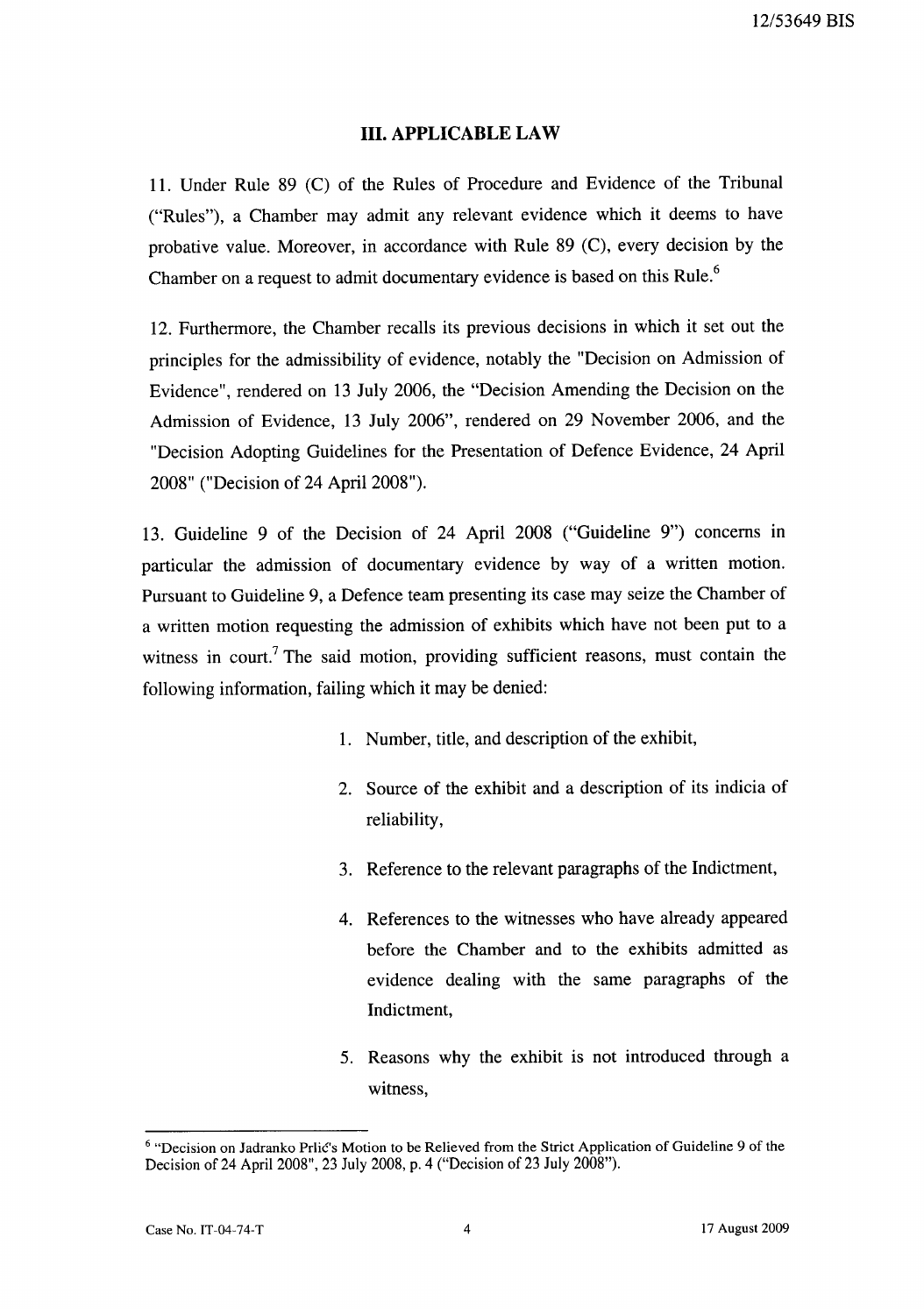6. Reasons why the party considers the document important for the determination of the case.<sup>8</sup>

#### **IV. ARGUMENTS OF THE PARTIES**

14. In the Motion, the Stojic Defence refers to the arguments that it submitted in the Stojić Motion of 7 May  $2009^9$  and puts forth that the Proposed Exhibits are all relevant, reliable and probative as explained in Annex  $I<sup>10</sup>$  It adds furthermore that they were gathered from institutions recognised by the Tribunal as being reliable, such as the Croatian National Archives and the Government of the Federation of Bosnia and Herzegovina.<sup>11</sup> It specifies that some of the Proposed Exhibits were gathered from other sources, and cites, as an example, the Sarajevo Intelligence Services and the Accused Bruno Stojic himself .12 The Stojic Defence also points out that the majority of the Proposed Exhibits were to be presented through witnesses that it has called to appear during its case, but that it was unable to proceed in this manner due to time constraints.<sup>13</sup>

15. In the Corrigendum, the Stojic Defence argues that it failed to present Exhibit 2D 00589 in support of the Motion and requests that the Chamber admit it as evidence. 14 The Stojic Defence further specifies that Exhibit 2D 00589 does not include any indicia that would enable its source to be identified and pledges to subsequently provide additional information to the Chamber on this issue.<sup>15</sup>

16. In their Joint Response, the Praljak Defence and Petkovic Defence object to the admission of some of the Proposed Exhibits and argue that (1) Exhibit 2D 01001 has already been admitted into evidence;  $^{16}$  (2) that the content of several Proposed Exhibits has been presented either erroneously or fallaciously, which prevents them

 $\frac{7}{1}$  Decision of 24 April 2008, para. 35.

 $8$  Decision of 24 April 2008, para. 35.

<sup>&</sup>lt;sup>9</sup> On the legal arguments related to the authenticity, probative value and reliability of the Proposed Exhibits, the Stojic Defence refers in the Motion (para. 2) to its arguments in the Stojic Motion of 7 May 2009.

<sup>10</sup>*See* in this sense, the Stojic Motion of 7 May 2009, paras 6-8.

<sup>&</sup>lt;sup>11</sup> See in this sense, the Stojic Motion of 7 May 2009, para. 6.

<sup>&</sup>lt;sup>12</sup> See in this sense, the Stojic Motion of 7 May 2009, para. 6.

<sup>&</sup>lt;sup>13</sup> See in this sense, the Stojic Motion of 7 May 2009, para. 4.

<sup>&</sup>lt;sup>14</sup> Corrigendum, para. 2.

<sup>15</sup> Corrigendum, para. 5.

<sup>16</sup> Joint Response, para. 3 (i).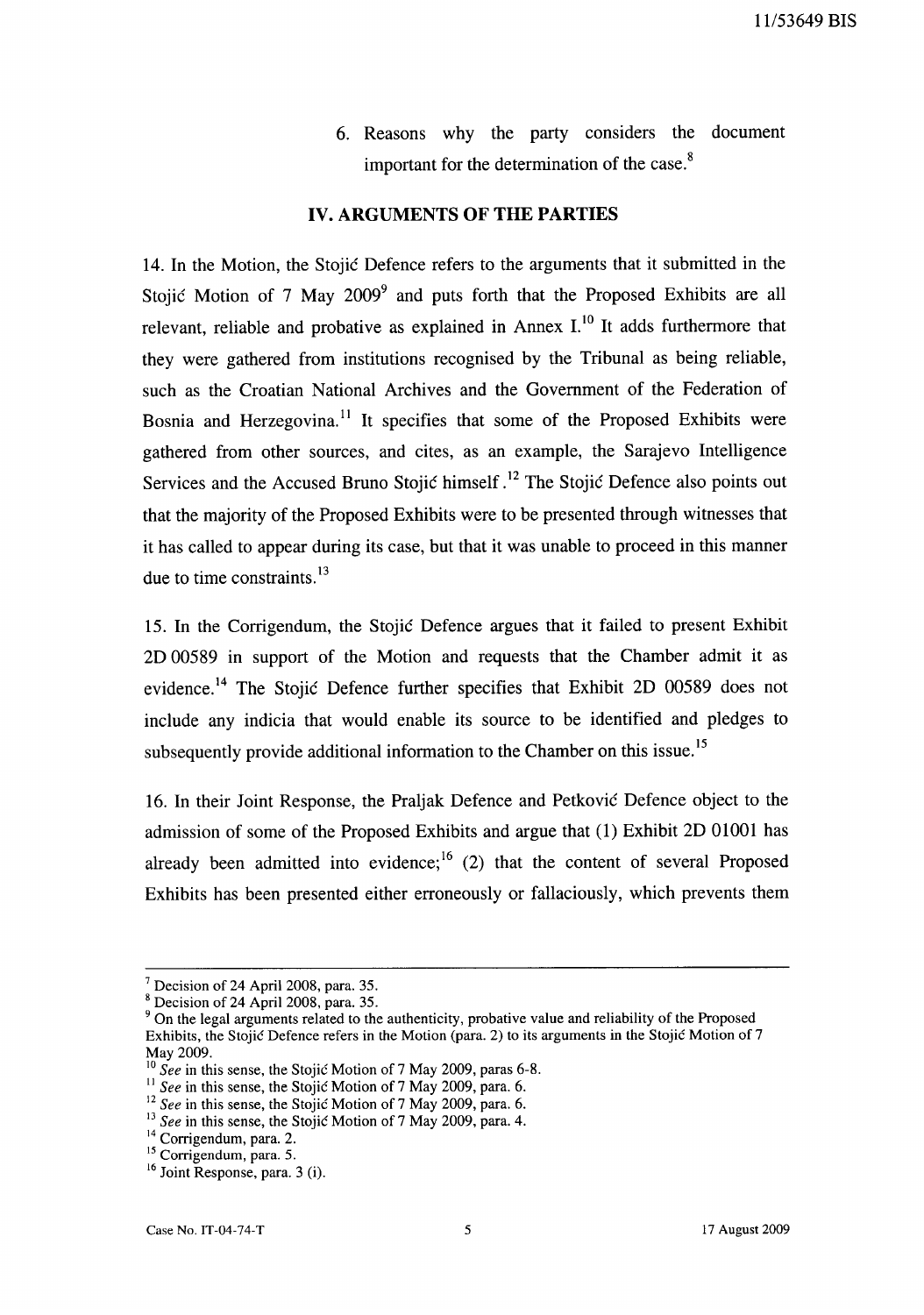10153649 BIS

from being admitted into evidence<sup>17</sup> and (3) that Exhibits 2D 01538 and 2D 01138 contain translation errors.<sup>18</sup>

17. By way of its Addendum, the Stojic Defence provided specifications regarding the sources of Proposed Exhibits number 2D 00589 and 2D 00779: in this regard, the Stojic Defence indicates that document 20 00589 is part of a series of documents obtained by the Prosecution since May 2000 from the Croatian National Archives, the Government of Bosnia and Herzegovina, the Army of Republika Srpska (VRS) and from the Presidential Palace.<sup>19</sup> Furthermore, it specifies that Exhibit 2D 00779 was disclosed by Frane Krnic, the head of the Croatian Office for Co-operation with the Tribunal.<sup>20</sup>

18. In the Reply to the Joint Response, the Stojic Defence asks the Chamber to grant it leave to reply to the Joint Response due to compelling circumstances, namely the need to clarify issues regarding documents already admitted, the translation of the some of the Proposed Exhibits, and the underlying reasons for the admission of the Proposed Exhibits.<sup>21</sup> The Stojic Defence goes on to respond to the arguments raised in the Joint Response and indicates that it wishes to withdraw the requests for admission of certain Proposed Exhibits already admitted.<sup>22</sup> Furthermore, it admits that Exhibits 2D 01538 and 2D 01138 contain translation errors and requests leave of the Chamber to upload the corrected versions of these exhibits onto e-court.<sup>23</sup> Finally, it responds to the arguments of the Praljak Defence and the Petkovic Defence regarding the interpretation of certain Proposed Exhibits<sup>24</sup>.

19. In its Response, the Prosecution requests that the Chamber deny admission of the Proposed Exhibits to which it objected in its annex for the reasons set out in it, and for

 $17$  Joint Response, para. 3 (ii). This objection relates to Proposed Exhibits 2D 00786, 2D 00937, 2D 00945, 2D 01001, 2D 01138, 2D 01319, 2D 01320, 2D 01456, 2D 01467, 2D 01472, 2D 01500, 2D 01537 and P 01596.

 $18$  Joint Response, para. 3 (iii).

 $19$  Addendum, annex p. 6.

 $20$  Addendum, annex p. 6.

<sup>&</sup>lt;sup>21</sup> Reply to the Joint Response, para. 1.

<sup>&</sup>lt;sup>22</sup> Reply to the Joint Response, para. 2. The Proposed Exhibits in question are the following: 2D 01001, 2D 01537 and 2D 01538.

<sup>&</sup>lt;sup>23</sup> Reply to the Joint Response, para. 3.

<sup>&</sup>lt;sup>24</sup> Reply to the Joint Response, paras 4 to 14. The Proposed Exhibits in question are the following: 2D 00786, 2D 00937, 2D 00945, 2D 01001, 2D 01138, 2D 01319, 2D 01320, 2D 01456, 2D 01467, 2D 01472, 2D 01500, 2D 01537 and P 01596.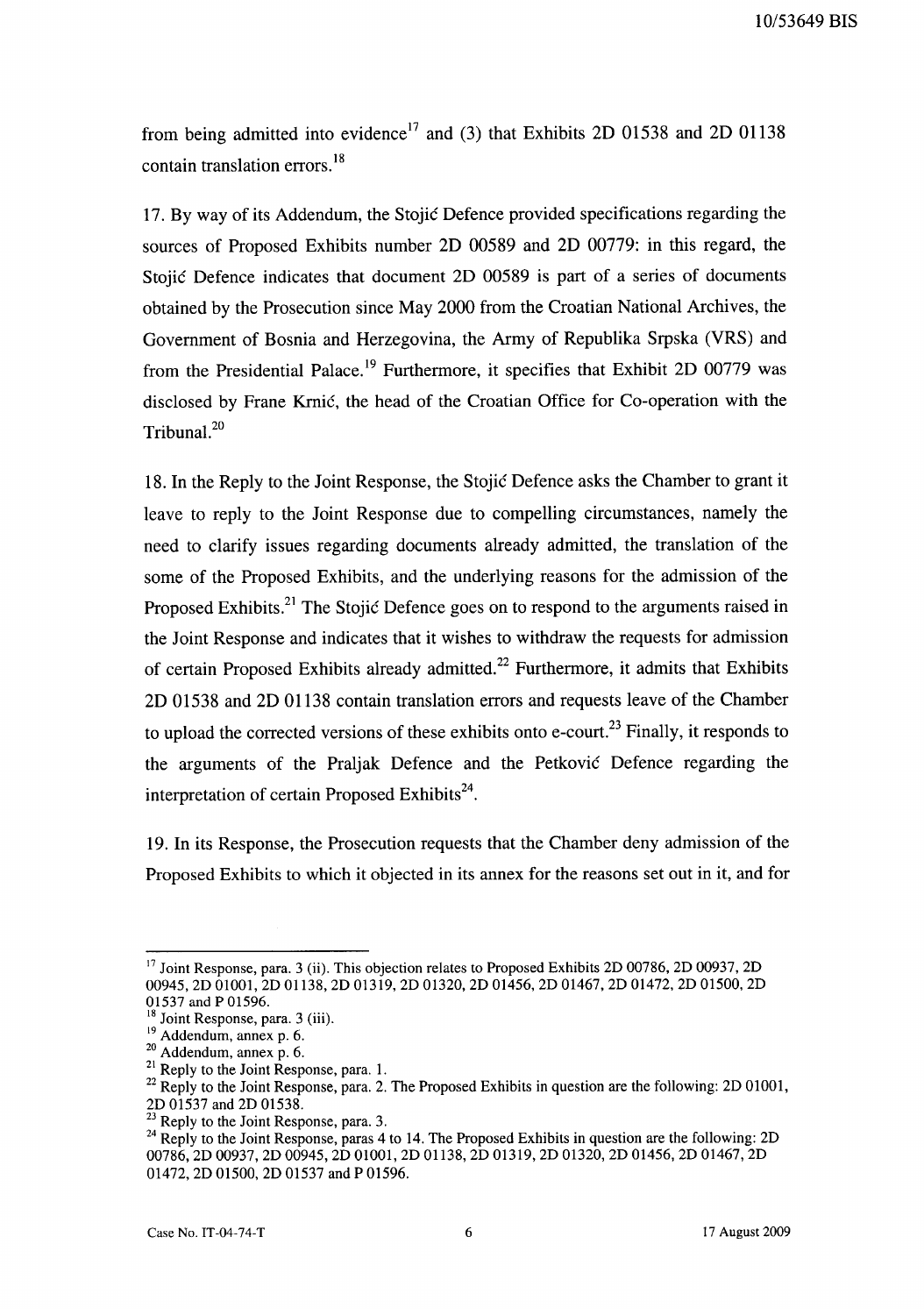any other reason determined by the Chamber.<sup>25</sup> It adds that the interpretations and descriptions of the Proposed Exhibits provided by the Stojic Defence to show why they are important for the determination of the case must be considered as simple arguments and not evidence as such.<sup>26</sup> It also argues that certain Proposed Exhibits  $(1)$ do not present sufficient guarantees of authenticity and that they were obtained from unknown or questionable sources, such as the Accused Bruno Stojic and an investigator for the Stojic Defence called Vinko Vrbanac,<sup>27</sup> (2) that they come under the principle of  $tu$  quoque and as such, cannot be admitted as evidence,<sup>28</sup> and finally (3) that they are not relevant.<sup>29</sup>

20. In its Motion, the Stojic Defence requests that the Chamber grant it leave to replace the erroneous English translations for documents 2D 01138, 2D 01538 and 2D  $01409.<sup>30</sup>$ 

21. Finally, in the Reply to the Prosecution Response, the Stojic Defence asks the Chamber to grant it leave to reply to the Prosecution Response due to compelling circumstances, namely the need to clarify issues regarding documents already admitted and the underlying reasons for the admission of the Proposed Exhibits.<sup>31</sup> The Stojic Defence goes on to respond to the arguments raised in the Prosecution Response<sup>32</sup> and submits that (1) the Prosecution did not specify the reasons why it considered that the Proposed Exhibits obtained from the Accused Stojic or from an investigator could not be admitted as evidence, or why that type of document would be less reliable than another, and notes that the inadequacy or lack of information about the source of a document is an issue that affects the weight or the probative

<sup>&</sup>lt;sup>25</sup> Prosecution Response, para. 4. The Prosecution raised objections to the following Exhibits proposed in the Motion: 2D 00579, 2D 00650, 2D 00653, 2D 00671, 2D 00726, 2D 00784, 2D 00786, 2D 00789, 2D 00796 and 2D 01316.

 $26 \times 100$  and  $25 \times 100$  Prosecution Response, para. 3.

<sup>&</sup>lt;sup>27</sup> Annex to the Prosecution Response. This type of objection relates to Exhibits 2D 00579, 2D 00786, 2D00789 and 2D 00796.

 $^{28}$  Annex to the Prosecution Response. This type of objection relates to Exhibits 2D 00650, 2D 00653, 2D 00671, 2D 00796 and 2D01316. This type of objection also relates to Exhibit 2D 00589.

<sup>&</sup>lt;sup>29</sup> Annex to the Prosecution Response. This type of objection relates to Exhibits 2D 00726, 2D 00784 and 2D 00786.

 $30$  Motion, para. 1. The Chamber notes that at this time Exhibit 2D 01409 is not part of the Proposed Exhibits of the present Motion and will therefore not be dealt with in the present Decision. <sup>31</sup> Reply to the Prosecution Response, para. 1.

<sup>&</sup>lt;sup>32</sup> Reply to the Prosecution Response, paras 1 to 16. The Stojić Defence provided a response to the Prosecution objections and clarified its position in the Reply with regard to the following Proposed Exhibits: 2D 00388, 2D 00579, 2D 00650, 2D 00653, 2D 00671, 2D 00726, 2D 00779, 2D 00784, 2D 00786, 2D 00796, 2D 00915, 2D 00921, 2D 00945, 2D 01001, 2D 01316, 2D 01320, 2D 01537 and 2D 01538.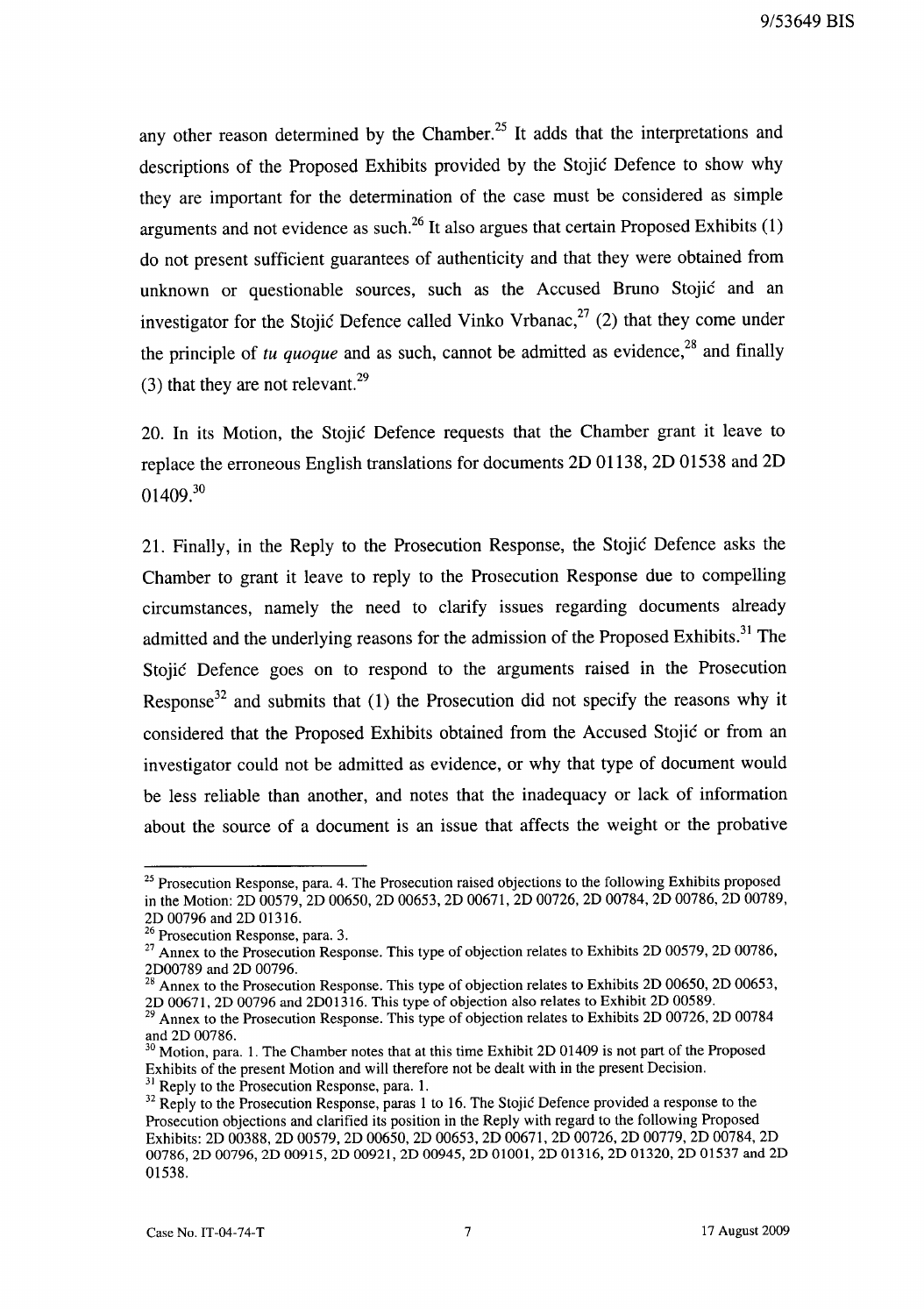value of this document but not its admissibility;  $33$  that the Prosecution cannot allege that the Proposed Exhibits obtained through Vinko Vrbanac are unreliable for that sole reason without substantiating its allegations<sup>34</sup> and that 2) that the Prosecution considers that certain Proposed Exhibits come under the principle of *tu quoque* and are therefore not admissible while, according to the Stojic Defence, they refute the allegations in the Amended Indictment of 11 June 2008 ("Indictment").<sup>35</sup> Finally, by way of its Reply to the Prosecution Response, the Stojic Defence withdraws its requests for admission of some of the Proposed Exhibits.<sup>36</sup>

#### V. DISCUSSION

*22. In limine,* the Chamber decides to grant leave for the Reply to the Joint Response and the Reply to the Prosecution Response insofar as on the one hand, the Stojic Defence withdraws the requests for admission regarding some of the Proposed Exhibits and on the other, specifies the arguments raised in the Motion and responds to the new arguments contained in the Joint Response and the Prosecution Response, on which it did not comment in the Motion.

23. Furthermore, the Chamber grants leave to the Stojic Defence to upload onto ecourt the corrected versions in English of Proposed Exhibits 2D 01138 and 2D 01538. The Chamber notes that the references "GSS HVO" and "GSS -Mostar", contained in the BCS versions of these two documents, were respectively translated into English as "HVO Main Headquarters" and "Main Staff' whereas they should have read "HVO Main Medical Staff" and "Main Medical Staff - Mostar".

24. The Chamber also grants leave, exceptionally and in the interest of judicial economy, to the Stojic Defence to upload the English version of Exhibit 2D 01409, which is not part of the Proposed Exhibits. The Chamber notes that this exhibit was already admitted into evidence by the Decision of 17 July 2009 but that reference "per. 6" in the BCS version of the document was translated as "per. 8" in the English version of Exhibit 2D 01409, whereas it should have read "per. 6" in the said version.

<sup>&</sup>lt;sup>33</sup> Reply to the Prosecution Response, paras 4 to 7.

<sup>&</sup>lt;sup>34</sup> Reply to the Prosecution Response, para. 5.

<sup>&</sup>lt;sup>35</sup> Reply to the Prosecution Response, paras 8 to 15.

<sup>&</sup>lt;sup>36</sup> Reply to the Prosecution Response, para. 16. The Proposed Exhibits in question are the following: 2D 00779, 2D 00915, 2D 00921, 2D 01001, 2D 01537 and 2D 01538.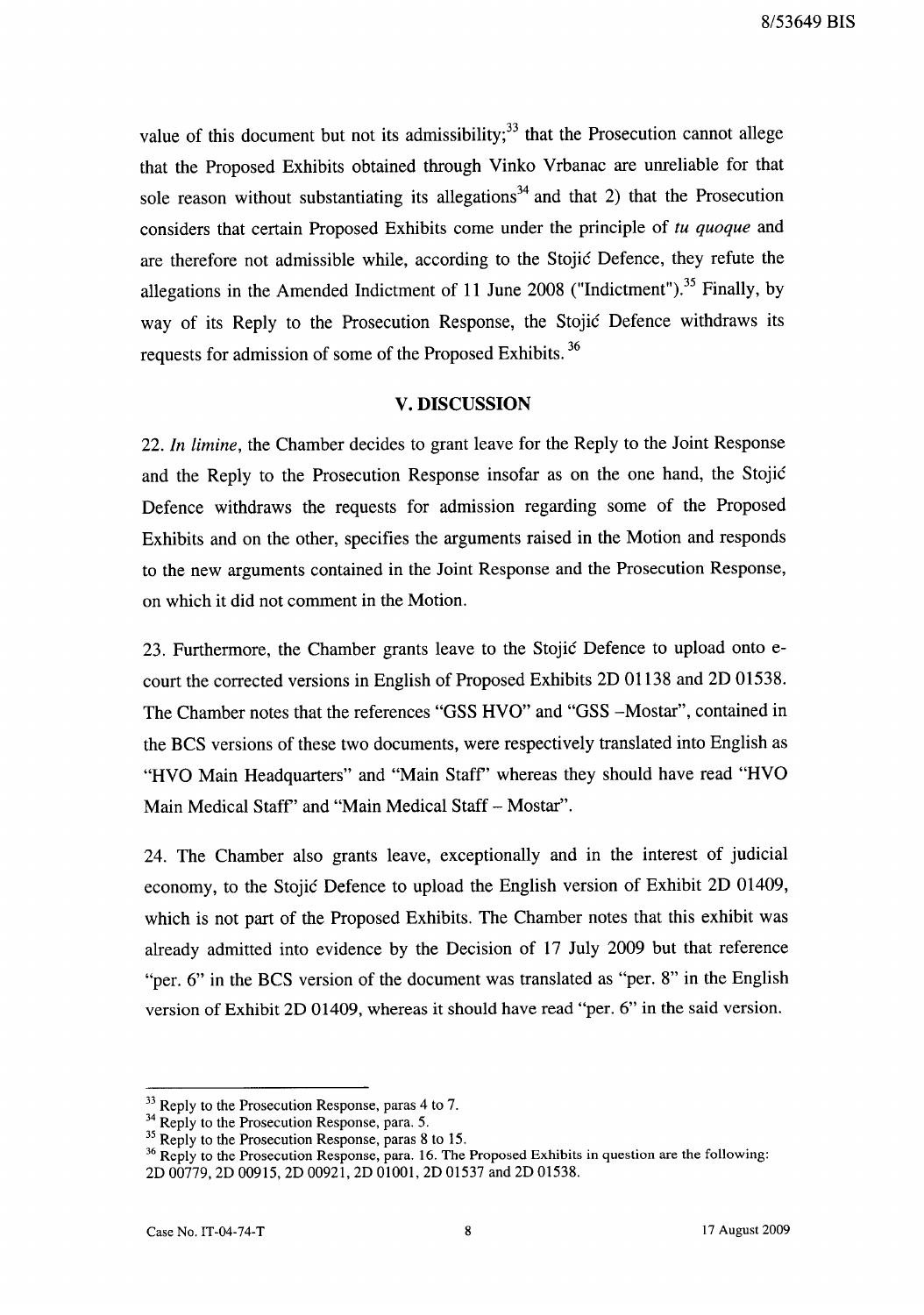25. The Chamber goes on to take note of the withdrawal by the Stojic Defence of its requests for admission into evidence of the following Proposed Exhibits: 2D 00779,  $37$ 2D00915,<sup>38</sup> 2D 00921,<sup>39</sup> 2D 01001,<sup>40</sup> 2D 01537<sup>41</sup> and 2D 01538<sup>42</sup> and considers that the Motion is therefore moot with regard to them.

26. The Chamber next recalls that, at this stage of the case, it will carry out only a review of the admissibility of the Proposed Exhibits and will not carry out a final evaluation of their probative value. It will only do so after the close of the case, once all the prosecution and defence evidence has been admitted into the record. In carrying this evaluation, the Chamber will notably take into account the fact that there may be discrepancies between the exhibits and that the Prosecution, and the other defence teams, are contesting their interpretation by the Stojic Defence and their authenticity. The Chamber notes, as does the Stojic Defence, that the numerous objections of the Praljak Defence and the Petkovic Defence are of an interpretative nature and that they need not be examined at the stage of the admissibility of exhibits.<sup>43</sup>

27. Moreover, the Chamber notes that several Proposed Exhibits were provided by an investigator from the Stojic Defence but that the Prosecution challenged this source for only two of the Proposed Exhibits, namely Exhibits 2D 00786 and 2D 00789. Nevertheless, in relation to all of the Proposed Exhibits for which the source provided by the Stojic Defence is one of its investigators, the Chamber notes that they are *prima facie* reliable as they bear sufficient indicia of authenticity. Furthermore, the Prosecution did not explain how the absence of information about this investigator could affect the reliability of these Proposed Exhibits. Likewise, the Chamber notes that several Proposed Exhibits were disclosed by the Accused Stojic but that the Prosecution challenged this source for only one of the Proposed Exhibits, document 2D 00579. In this case, the Chamber deems that the Proposed Exhibits for which the

<sup>&</sup>lt;sup>37</sup> Annex I of the Reply to the Prosecution Response, p. 65.

<sup>&</sup>lt;sup>38</sup> Annex I of the Reply to the Prosecution Response, p. 67.

<sup>&</sup>lt;sup>39</sup> Annex I of the Reply to the Prosecution Response, p. 68.

<sup>&</sup>lt;sup>40</sup> Annex I of the Reply to the Prosecution Response, p. 69.

<sup>&</sup>lt;sup>41</sup> Annex I of the Reply to the Prosecution Response, p. 74.

<sup>&</sup>lt;sup>42</sup> Annex I of the Reply to the Prosecution Response, p. 74.

<sup>&</sup>lt;sup>43</sup> See particularly the objections raised by the Praljak Defence and Petković Defence in the Joint

Response regarding Proposed Exhibits 2D 00945, 2D 01456, 2D 01467 and 2D 01472. *See* also the Reply to the Joint Response, para. 6.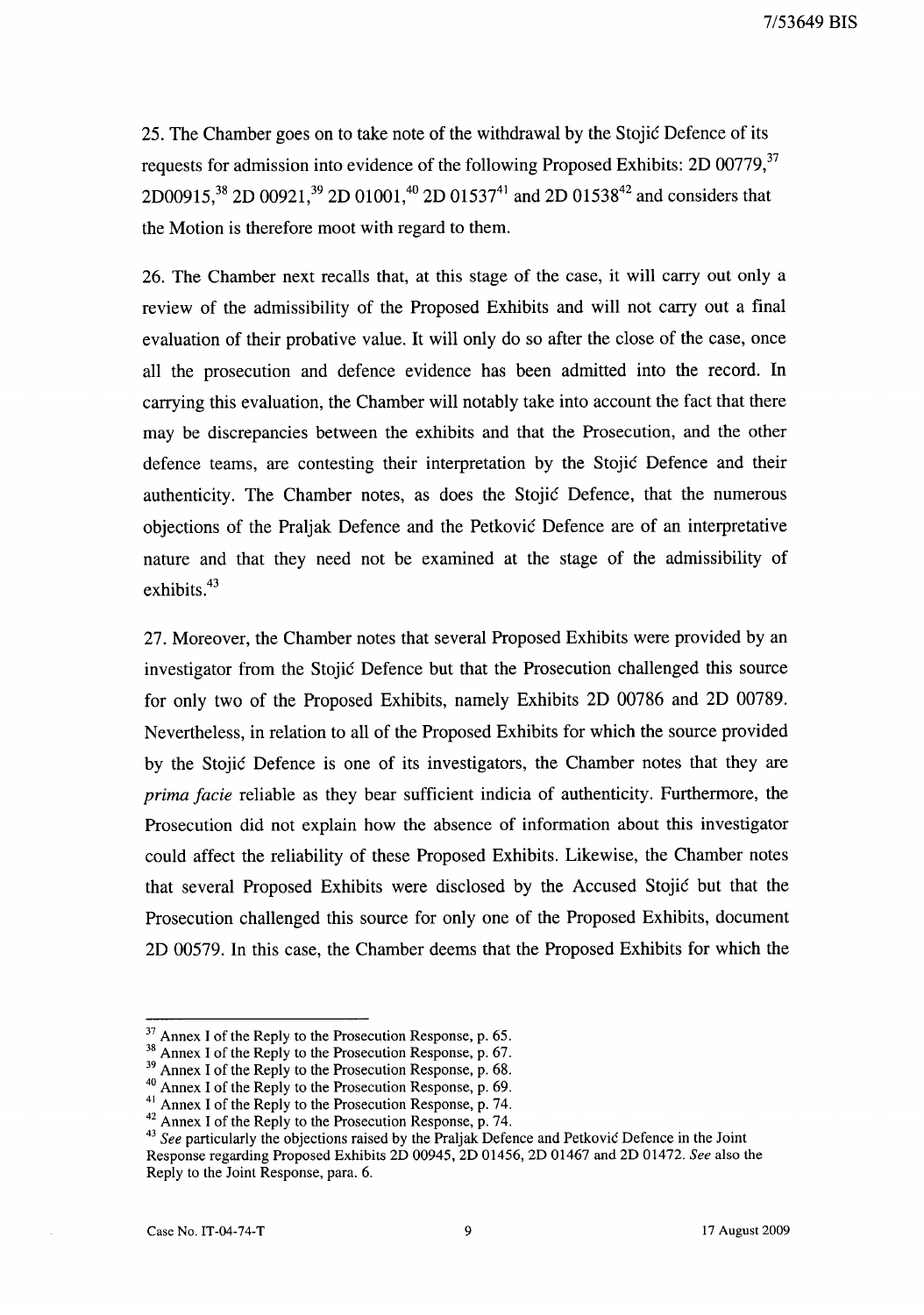source is the Accused Stojic are *prima facie* reliable as they bear sufficient indicia of authenticity and that they, therefore, cannot be denied on this ground.

28. The Chamber further wishes to point out that according to several decisions,<sup>44</sup> it has recalled that the principle of *tu quoque* does not constitute a means of defence in international humanitarian law. Nevertheless, it has specified that the evidence related to the atrocities committed against the Bosnian Croats could be admissible should it go to refuting one of the allegations in the Indictment, but unless the Defence shows how this evidence goes to refuting one or more of these allegations and presents, in that context, a certain degree of relevance, the Chamber will not admit it.<sup>45</sup> The Tribunal's case-law clearly established that evidence intended to prove that the Bosnian Muslims committed atrocities against Croat civilians in the municipalities that are not covered by the Indictment are not relevant as they do not contribute to refuting the allegations contained in the Indictment with regards to the Accused.<sup>46</sup> Equally, in the Kupreskic Decision, Trial Chamber II found that the evidence produced to demonstrate that one of the parties to the Croat-Muslim conflict was responsible for triggering the conflict was irrelevant. $47$ 

29. In this case, the Stojic Defence requests the admission of Proposed Exhibits related to crimes committed against Bosnian Croat civilians and on the tension and conflicts between the HVO and the  $ABiH<sup>48</sup>$ . The Chamber deems it justifiable to present evidence on attacks from the enemy side on civilians belonging to the side of an accused if they go to refuting, for example, the allegation of a general or systematic attack on a civilian population, the allegation of the existence of a concerted plan of attacks on several villages, to explain the behaviour of the accused

<sup>&</sup>lt;sup>44</sup>"Order to Admit Defence Evidence Relative to Witness Christopher Beese", 27 September 2006, p. 3; Oral Decision of 16 February 2009, T(F) p. 36878; "Decision on Prosecution Motion to Exclude the Testimony of Dragan Pinjuh", 27 February 2009, p. 3; "Order Admitting Evidence Related to Witness Veso Vegar", 5 May 2009, pp. 2 and 3.

*<sup>45</sup> See* in particular "Order to Admit Defence Evidence Relative to Witness Christopher Beese", 27 September 2006, p. 3.

<sup>46</sup>*See,* in this sense, *The Prosecutor* v. *Zoran Kupreskic, Mirjan Kuprdkic, Vlatko Kupreskic, Drago iosipovic, Dragan Papic, Vladimir Santic alias Vlado,* Case No. IT-95-16, "Decision on Evidence of the Good Character of the Accused and the Defence of *Tu Quoque*", 17 February 1999 *("Kupreškić* Decision"), p. 3.

<sup>47</sup>*Ibidem.* 

<sup>48</sup>*See* Proposed Exhibits 2D 00579, 2D 00589, 2D 00650, 2D 00653, 2D 00671, 2D 00726, 2D 00784, 2D 00789, 2D 00796, 2D 01316, 2D 01467, 2D 01472, 2D 01486 and 2D 01487.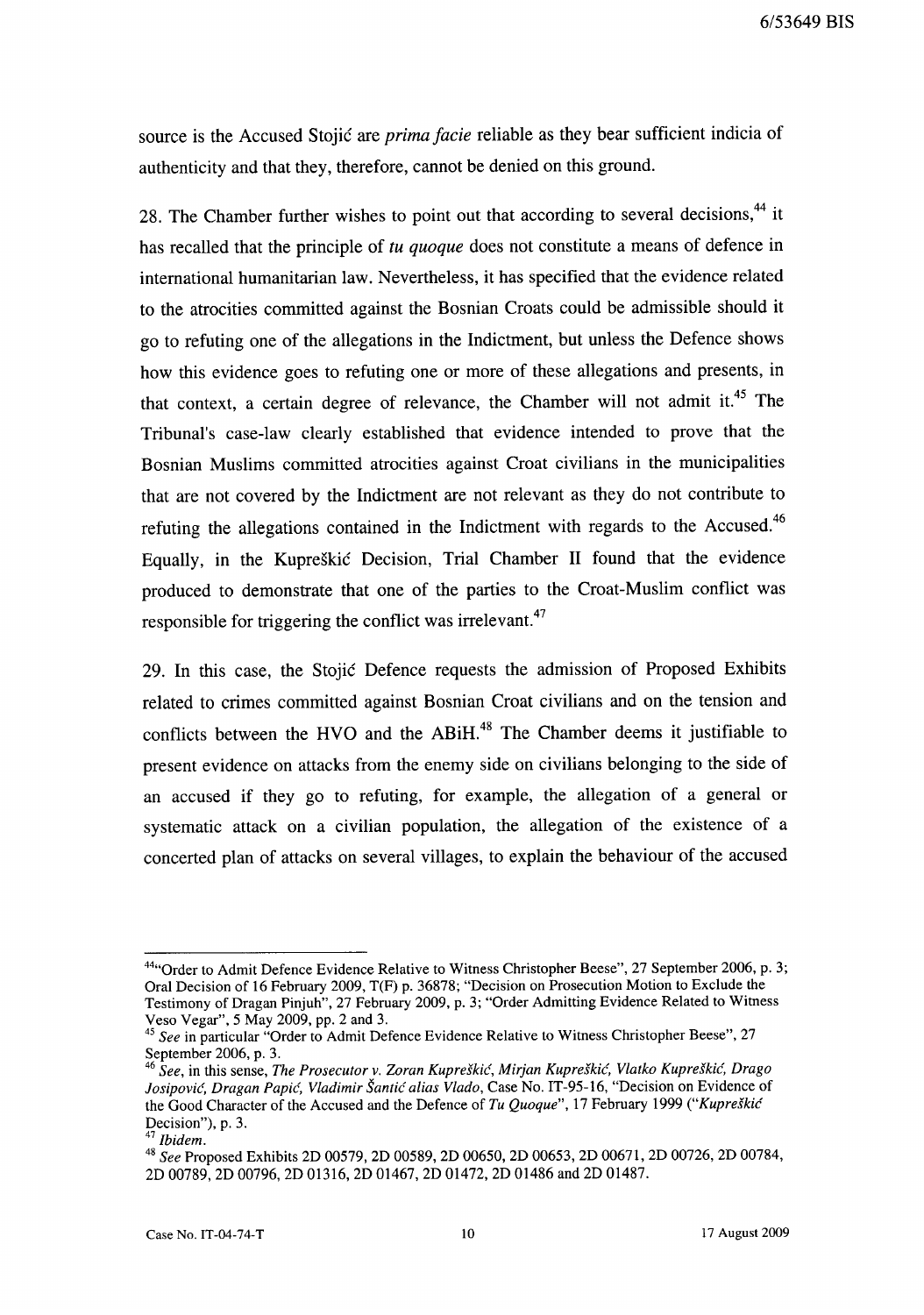or provide information on the organisation and activities of the ABiH and the HVO.<sup>49</sup> However, it is important in that case that this evidence relates to duly defined issues. In other words, it is up to the party wishing to produce such evidence to explain, for each piece of evidence, the precise link, particularly geographical and temporal, with the crimes alleged in the municipalities of the Indictment and/or with the alleged responsibility of the Accused for these crimes, whether their commission is alleged within or outside the framework of a joint criminal enterprise.

30. The Chamber notes that Proposed Exhibits 2D 00579, 2D 00589, 2D 00653, 2D 00671, 2D 00726, 2D 00784, 2D 00789, 2D 01316, 2D 01486 and 2D 01487 relate to crimes committed against Bosnian Croat civilians and tension and conflicts between the HVO and the ABiH, but deems that the Stojic Defence did not establish a sufficient link between these Proposed Exhibits and the crimes alleged in the Indictment and/or the alleged responsibility of the Accused for these crimes. As an example, the Chamber notes that the Stojic Defence requested the admission of Proposed Exhibit 2D 00671 on the grounds that (1) it shows how information from the information and propaganda services ("IPD") within the HVO brigades was transmitted to the central authorities based in Mostar<sup>50</sup> and  $(2)$  that the IPD services within the HVO brigades wrote independent reports, without the intervention of the Defence Department.<sup>51</sup> In so doing, the Stojic Defence did not establish a sufficient link between the crimes alleged in the Indictment and/or the alleged responsibility of the Accused for these crimes. The Chamber notes that all the HVO documents that mention their sender(s) and receiver(s) are likely to show how the information circulated within this entity. The Chamber nevertheless deems that this observation alone is insufficient to justify the admission of evidence. Likewise, the Chamber considers that the Stojic Defence, by arguing in a general way that the said Proposed Exhibit shows the independence of the IPD services within the Brigades in sending out reports as opposed to the Defence Department, did not establish a sufficient link to the crimes alleged in the Indictment and/or the alleged responsibility of the Accused for these crimes.

<sup>&</sup>lt;sup>49</sup> See, in this sense, *Kupreškić* Decision, p. 4; *The Prosecutor v. Zoran Kupreškić, Mirjan Kupreškić, Vlatko Kupreskic, Drago Josipovic, Dragan Papic, Vladimir Santic alias Vlado,* Case No. IT-95-16-T, *Judgment,* 14 January 2000, paras 515-520; *The Prosecutor v. Dragoljub Kunarac, Radomir Kovac and Zoran Vukovic,* Case No. IT-96-23&23/l-A, *Judgment on Appeal,* 12 June 2002, paras 87-88.

<sup>50</sup> Annex I of the Reply to the Prosecution Response, p. 64.  $51$  Annex I of the Reply to the Prosecution Response, p. 7.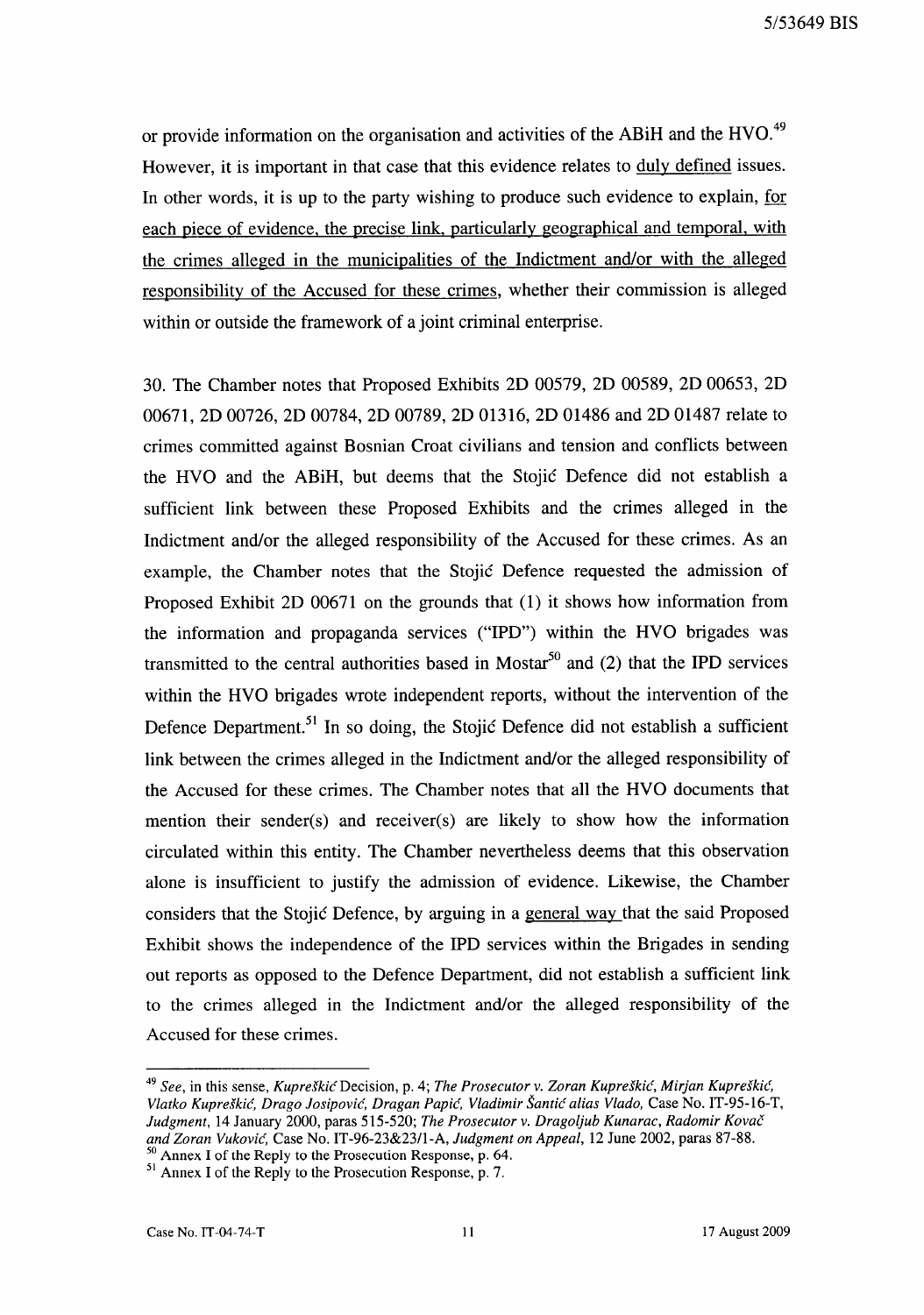31. Furthermore, the Chamber notes that Proposed Exhibits 2D 00650, 2D 00796 and 2D 01472 also relate to crimes committed against Bosnian Croat civilians and the tension and conflict between the HVO and the ABiH. The Chamber deems that, even if the said Proposed Exhibits are directly addressed to some of the accused, the Stojic Defence did not establish a sufficient link to the crimes alleged in the Indictment and/or the alleged responsibility of the Accused for these crimes.

32. Finally, the Chamber notes that Proposed Exhibits 2D 00786, 2D 00945, 2D 01138, 2D 01378, 2D 01452, 2D 01456 and P 00770 concern either municipalities in which none of the crimes alleged in the Indictment were committed, such as Konjić, Brčko, Livno and Vitez, or the general functioning of the HVO Central Bosnia zone of operations. The Chamber considers in this connection that it is up to the Stojic Defence to justify very precisely the reasons why it deems these Proposed Exhibits important for the determination of the case. In this case, the Chamber considers that the relevance of these Proposed Exhibits to the Indictment is insufficient to admit them as evidence.

33. In light of the information provided by the Stojic Defence in the Motion, in the Corrigendum, in the Addendum, in the Reply to the Joint Response and in the Reply to the Prosecution Response, the objections raised with regard to several Proposed Exhibits in the Prosecution Response and in the Joint Response, the Chamber decides to admit the Proposed Exhibits marked "Admitted" in the Annex to this Decision as they present sufficient indicia of reliability, relevance and probative value with respect to the Indictment and they should therefore be admitted.

34. Finally, the Chamber denies the Proposed Exhibits marked "Not Admitted" in the Annex to this Motion and specifies in the same Annex, for each of the Proposed Exhibits, the grounds for their rejection.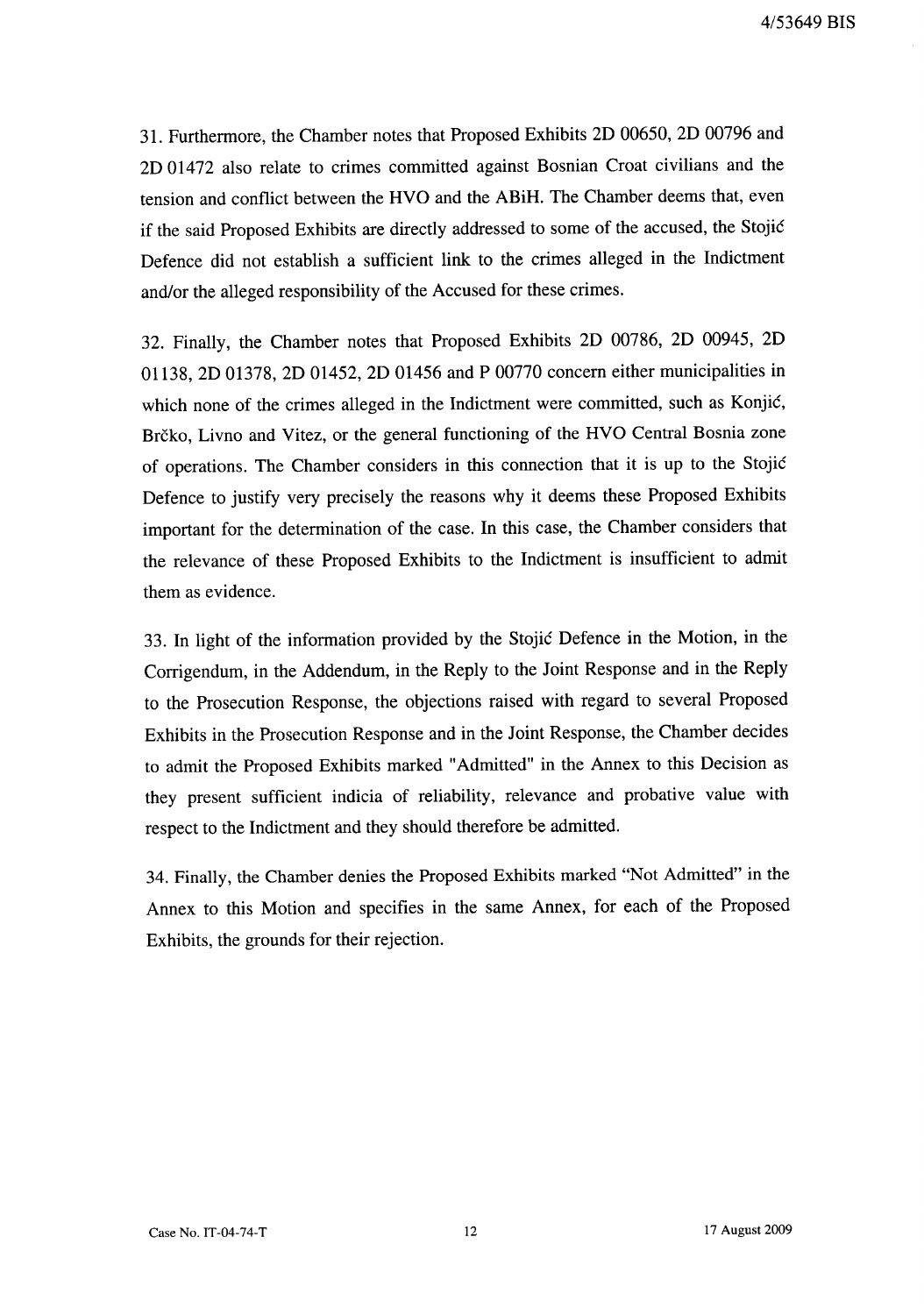# **FOR THE FOREGOING REASONS,**

**PURSUANT** to Rule 89 (C) of the Rules of Procedure and Evidence,

**AUTHORISES** Replies 1 and 2,

**AUTHORISES** the Stojic Defence to upload the corrected English versions of Proposed Exhibits 2D 01l38, 2D 01538 and 2D 01409,

**DISMISSES** as moot the Motion with regard to Proposed Exhibits 2D 00779, 2D 00915, 2D 00921, 2D 01001, 2D 01537 and 2D 01538 for the reasons set out in the attached Annex,

**ADMITS** into evidence the Proposed Exhibits marked "Admitted" in the Annex attached to the present Decision, **AND** 

**DENIES** the Motion in all other respects for the reasons set out in the attached Annex.

Done in English and in French, the French version being authoritative.

*/signedl* 

Jean-Claude Antonetti Presiding Judge

Done this seventeenth day of August 2009 At The Hague The Netherlands

**[Seal of the Tribunal]**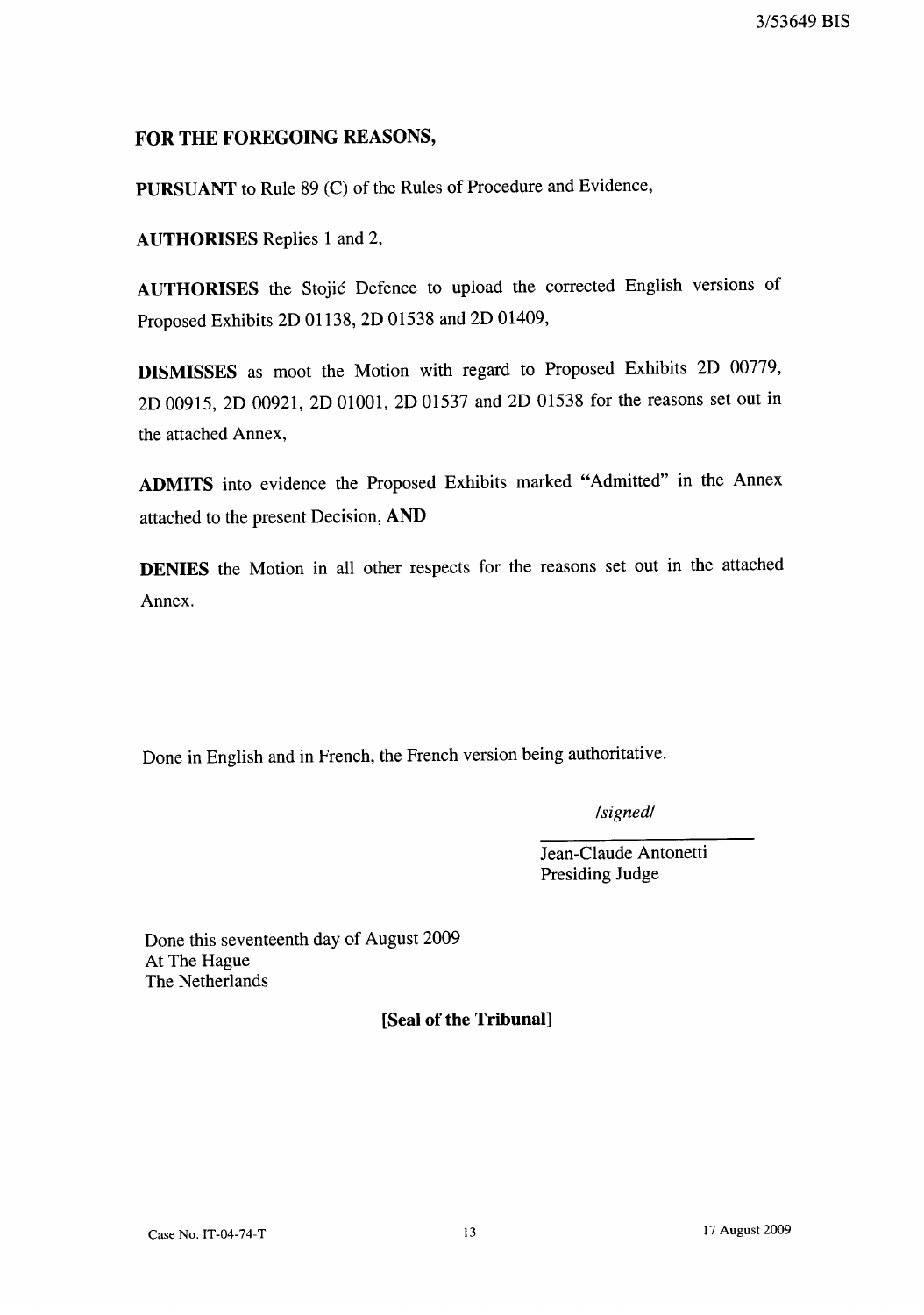# **Annex**

| <b>Proposed</b><br><b>Exhibits</b> | <b>Admitted/Not Admitted/Moot</b>                                                                                                       |
|------------------------------------|-----------------------------------------------------------------------------------------------------------------------------------------|
| 2D 00338                           | Admitted                                                                                                                                |
| 2D 00514                           | Admitted                                                                                                                                |
| 2D 00579                           | Not Admitted (The Chamber deems that the Proposed Exhibit is<br>not sufficiently relevant to the Indictment)                            |
| 2D 00589                           | Not Admitted (The Chamber deems that the Proposed Exhibit is<br>not sufficiently relevant to the Indictment)                            |
| 2D 00650                           | Not Admitted (The Chamber deems that the Proposed Exhibit is<br>not sufficiently relevant to the Indictment)                            |
| 2D 00653                           | Not Admitted (The Chamber deems that the Proposed Exhibit is<br>not sufficiently relevant to the Indictment)                            |
| 2D 00671                           | Not Admitted (The Chamber deems that the Proposed Exhibit is<br>not sufficiently relevant to the Indictment)                            |
| 2D 00726                           | Not Admitted (The Chamber deems that the Proposed Exhibit is<br>not sufficiently relevant to the Indictment)                            |
| 2D 00779                           | Moot (Already admitted by the Order to Admit Evidence<br>Regarding Ivan Bagarić ("Order of 14 May 2009")                                |
| 2D 00784                           | Not Admitted (The Chamber deems that the Proposed Exhibit is<br>not sufficiently relevant to the Indictment)                            |
| 2D 00786                           | Not Admitted (The Chamber deems that the Proposed Exhibit is<br>not sufficiently relevant to the Indictment)                            |
| 2D 00789                           | Not Admitted (The Chamber deems that the Proposed Exhibit is<br>not sufficiently relevant to the Indictment)                            |
| 2D 00796                           | Not Admitted (The Chamber deems that the Proposed Exhibit is<br>not sufficiently relevant to the Indictment)                            |
| 2D 00915                           | Moot (Already admitted by the Order of 14 May 2009)                                                                                     |
| 2D 00921                           | Moot (Already admitted by the Order of 14 May 2009)                                                                                     |
| 2D 00937                           | Admitted                                                                                                                                |
| 2D 00945                           | Not Admitted (The Chamber deems that the Proposed Exhibit is<br>not sufficiently relevant to the Indictment)                            |
| 2D 01001                           | Moot (Already admitted by the Order Admitting Evidence<br>Related to Witness Dragan Pinjuh, dated 10 March 2009 as<br>Exhibit 2D 01223) |
| 2D 01019                           | Admitted                                                                                                                                |
| 2D 01138                           | Not Admitted (The Chamber deems that the Proposed Exhibit is<br>not sufficiently relevant to the Indictment)                            |
| 2D 01316                           | Not Admitted (The Chamber deems that the Proposed Exhibit is<br>not sufficiently relevant to the Indictment)                            |
| 2D 01319                           | Admitted                                                                                                                                |
| 2D 01320                           | Admitted                                                                                                                                |
| 2D 01378                           | Not Admitted (The Chamber deems that the Proposed Exhibit is<br>not sufficiently relevant to the Indictment)                            |
| 2D 01452                           | Not Admitted (The Chamber deems that the Proposed Exhibit is<br>not sufficiently relevant to the Indictment)                            |
| 2D 01456                           | Not Admitted (The Chamber deems that the Proposed Exhibit is<br>not sufficiently relevant to the Indictment)                            |